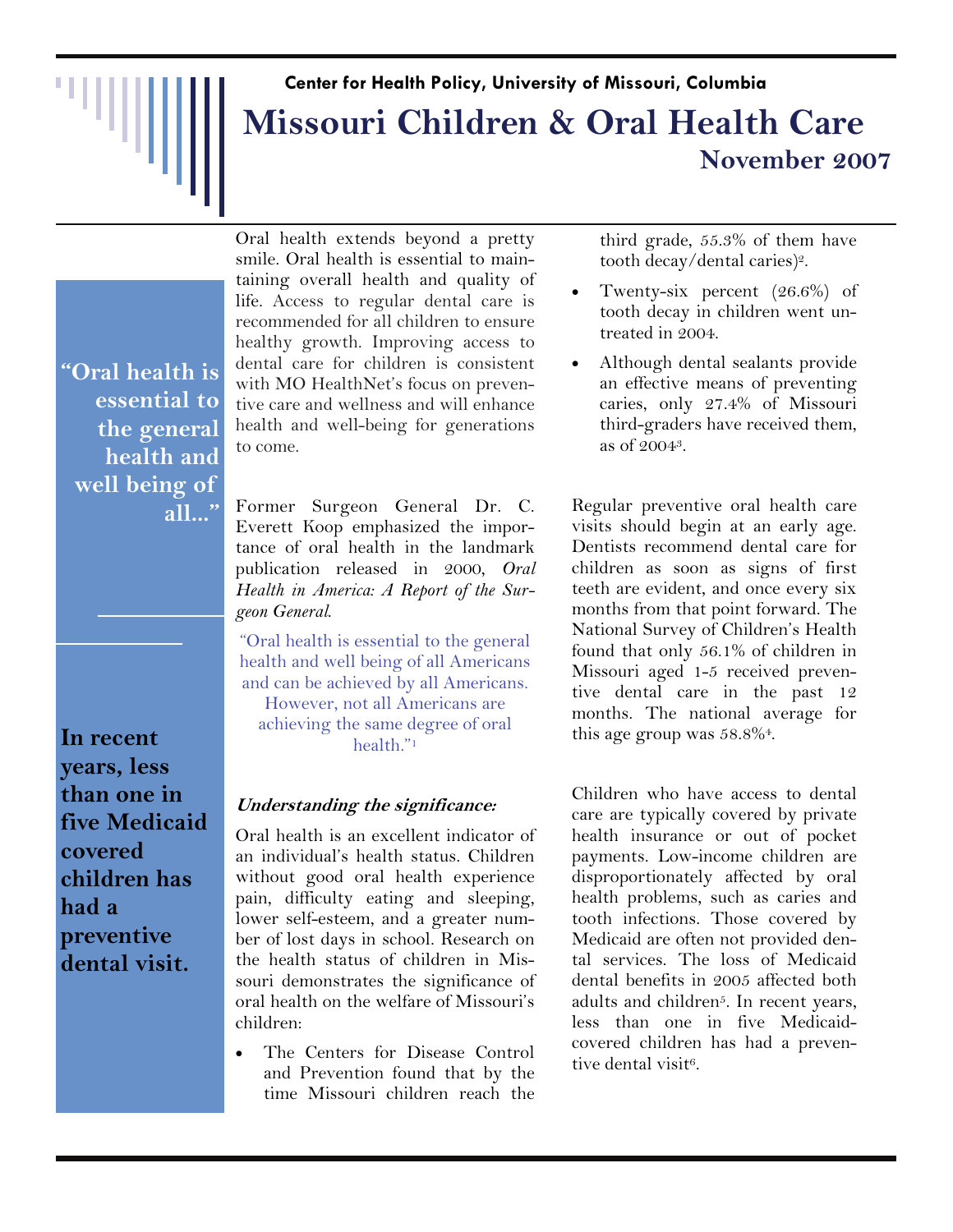When dentists, especially those serving rural counties, do not accept Medicaid plans, access to oral health care for Missouri's children is limited. Advocates have questioned whether Medicaidcontracted health plans and the state Medicaid agency are maintaining the necessary level of access required under the Federal guidelines7. If access and coverage are not available, individuals often turn to the emergency room as a source of care, driving up overall health care costs. In Missouri in 2003, 45% of children hospitalized for preventable dental conditions and  $53\%$  of children who visited emergency rooms for dental related illnesses were MC+/Medicaid recipients<sup>8</sup>. An urban children's hospital in a metropolitan east-coast city found 73% of problems brought to the emergency department were related to dental caries<sup>9</sup>. Another national children's hospital reported as many as 96% of the problems in their emergency department were results of dental caries and abscesses10.

Dental care provided through emergency departments is not comprehensive and is adequate substitute for care provided in dental offices. Attending physicians or pediatricians try to treat the problem, but these fixes often mask the underlying causes, not addressing the source of the issues that brought the children to the emergency department. The two most common treatments given in emergency departments are antibiotics or drainage of the abscesses or sores in the mouth, as opposed to tooth extractions that could be performed in a dental care setting<sup>11</sup>.

### **Barriers to receiving oral health care:**

Children's advocacy groups in Missouri have been voicing concerns about the lack of access to oral health care for our children for many years Strained public financing, lower reimbursement rates for dentists, and a shortage of professionals have impeded people from seeking preventive dental care. Dentists in many states do not participate in the Medicaid program because they are not reimbursed for the full cost of treatment<sup>12</sup>. Forty-four of Missouri's 115 counties have no dentist willing to accept MC+/Medicaid patients13.

Some argue that dentists' unwillingness to accept Medicaid patients stems from the entrepreneurial culture of dental school. Others point out that dentists are typically solo practitioners and are, therefore, responsible for overhead expenses in their clinics such as dental equipment, hygienists' salaries, auxiliary staffmembers' salaries, laboratory expenses, rent, and dental supplies14. Dental offices financial viability requires that the offices must accept patients who can pay or have dental insurance with adequate reimbursement.

#### **Recommendations for Improvement:**

In Missouri, advocates such as the Oral Healthcare Network of Missouri, evaluated oral health access barriers and disparities facing low-income and/or uninsured Missourians. From this evaluation, recommendations to improve oral health care included:

- Increase recruitment and retention of oral health practitioners;
- Increase reimbursement for services;
- Expand consumer education and prevention services; and
- Expand oral health care infrastructure.<sup>15</sup>

A publication of the Missouri Department of Health and Human Services additionally recommended:

State and local oral health programs, Maternal and Child Health Bureaus (MCH), and Children/Special Health Care Needs (CSHCN) programs should work collaboratively to promote sources of free or low-cost care, such as special clinics, for families who lack dental insurance and financial resources;

**Forty-four of Missouri's 115 counties have no dentist willing to accept MC+/ Medicaid patients.**